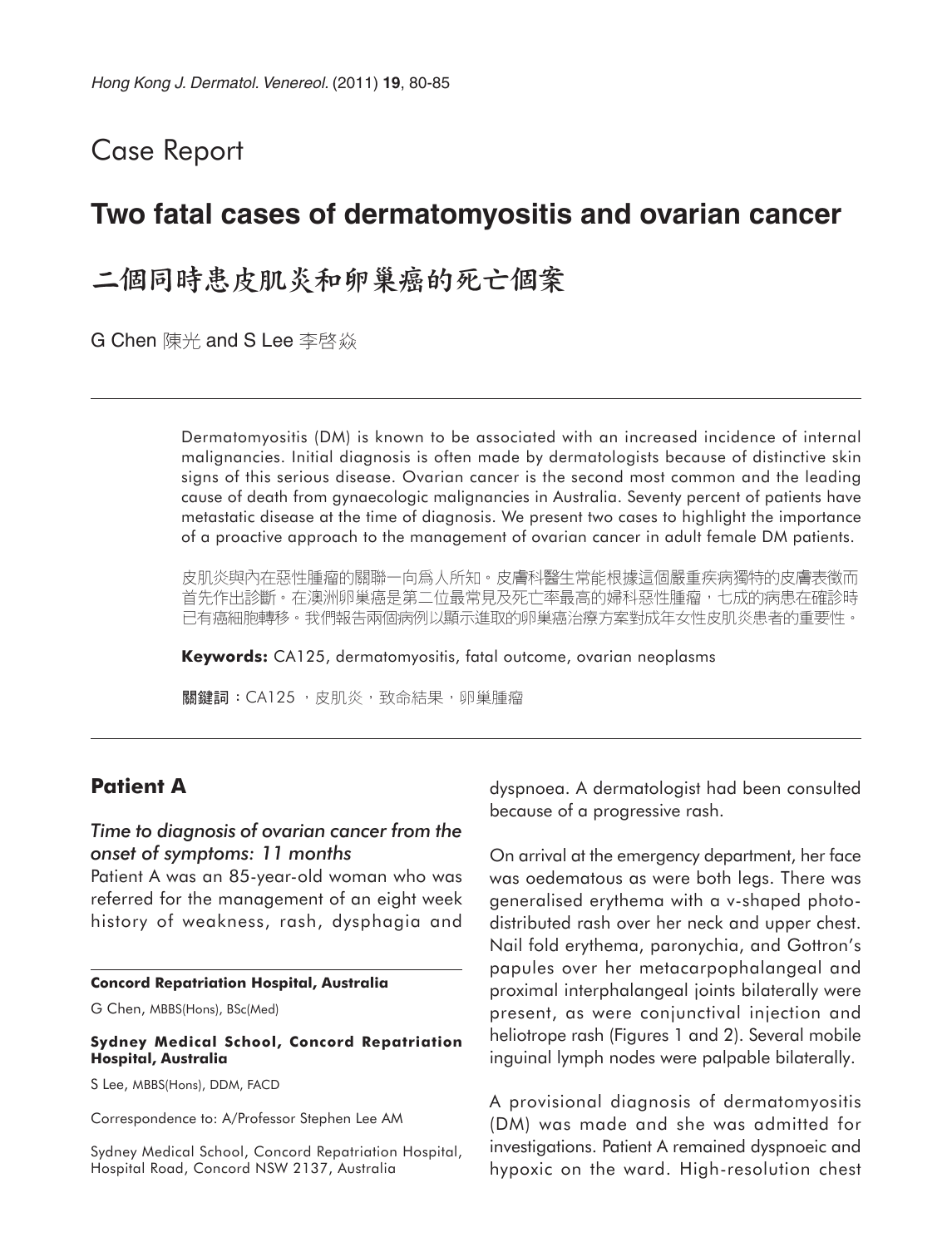

Figure 1. Gottron's papules.



**Figure 2.** Heliotrope change in the eyelids and photosensitive change on the upper chest.

computed tomography showed bilateral pulmonary fibrosis. The diagnosis of interstitial lung disease secondary to DM was made. Oral prednisolone 60 mg daily and betamethasone ointment were initiated. Meanwhile the rash remained prominent and pruritic.

Skin biopsy showed changes consistent with a lichenoid reaction with negative immunofluourescence. The muscle biopsy showed no inflammation and a normal myosin heavy chain 1 (MHC1) pattern with some neurogenic features which made autoimmune myositis unlikely. Cancer antigen 125 (CA125) was 1795 kU/L at the time (Figure 3). Transvaginal ultrasound showed a mass measuring 28×29×32 mm in the left adnexal region. The gynaecologist was unsure if it was a malignant process.

Patient A was discharged home with follow-up. Unfortunately, she remained dependent on high doses of prednisolone for her dyspnoea and hypoxia. Azathioprine was added as a steroidsparing agent. Even though the proximal weakness improved significantly with the immunosuppression, persistent skin lesions on the hands were causing significant discomfort and distress. At six months, the option of explorative laparoscopy was declined by the patient. At nine months, Patient A presented with a new swelling in her left cervical region. The biopsy showed poorly differentiated large cell carcinoma with weak CA125 staining which was consistent with ovarian cancer. CA125 was 5815 kU/L (Figure 3). Oral cyclophosphamide was initiated for her metastatic ovarian cancer. She tolerated the chemotherapy well with a slight improvement in her neck swelling and skin rash. CA125 was 216 kU/L after six cycles (Figure 3). On follow-up at 15 months, she complained of new right sided abdominal pain and fatigue. CA125 was 1077 kU/L (Figure 3). One week later, Patient A was re-admitted to hospital, critically ill. Further imaging showed gastric outlet obstruction secondary to metastatic serosal disease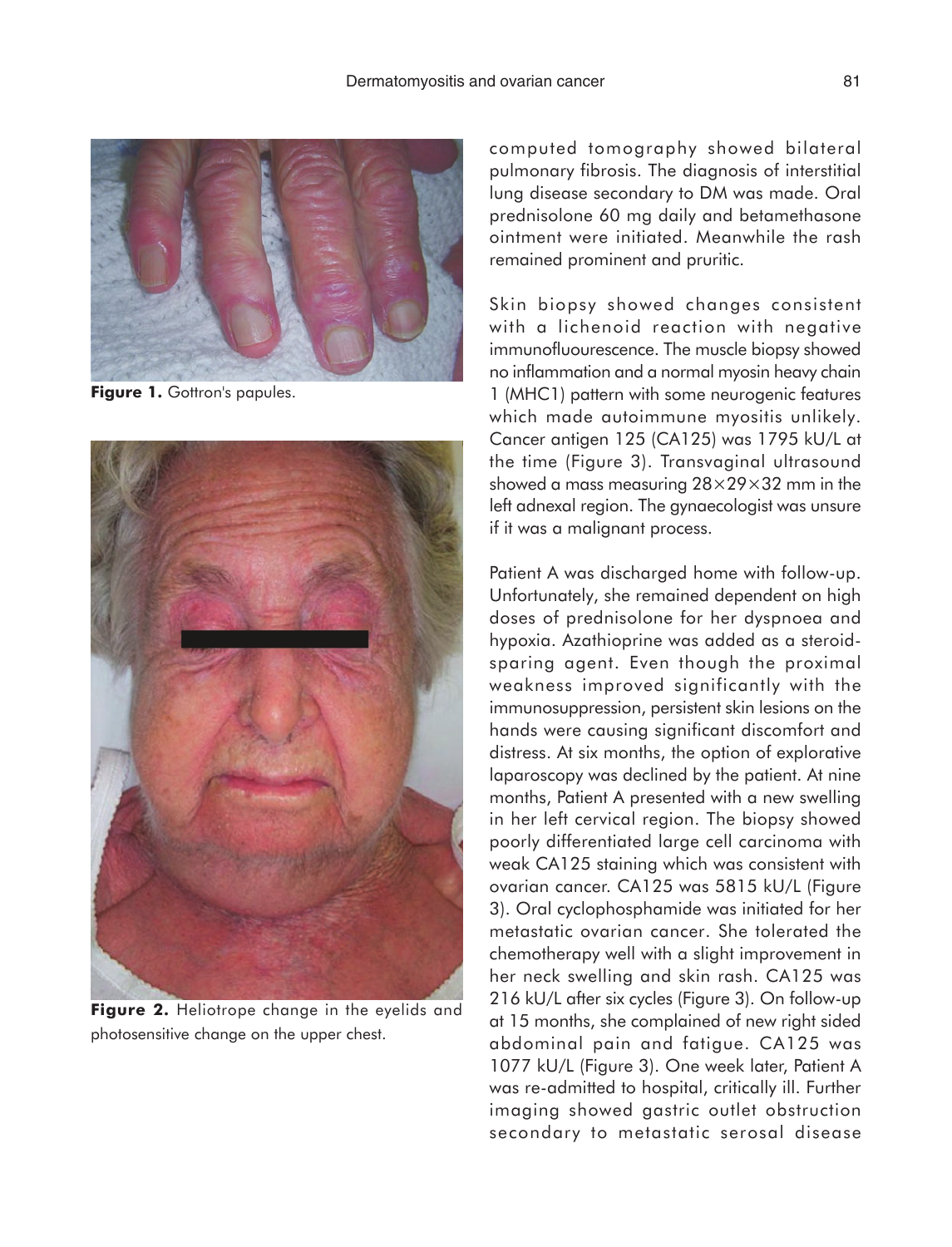![](_page_2_Figure_1.jpeg)

**Figure 3. Patient A's CA125 over time.** 

complicated by aspiration pneumonia. Sadly, she died three weeks later.

## **Patient B**

## *Time to diagnosis of ovarian cancer from the onset of symptoms: 8 months*

Patient B was a 57-year-old woman who was referred for management of a worsening rash. The rash affected the upper limbs mainly, and had been present for eight months along with six months of fatigue and a weight loss of 12 kg. She noticed that it was becoming more difficult to comb her hair. A dermatologist was consulted three months earlier and suggested psoriasis as a possible cause. Skin biopsies were unremarkable at the time. Patient B was investigated 18 months prior for post-menopausal vaginal bleeding. Repeat transvaginal ultrasound 6 months prior to presentation was unremarkable.

On examination, the patient had an erythematous and scaly scalp which extended onto the forehead. She had early non-scarring alopecia (Figure 4). No heliotrope rash was noted. She had bilateral and well demarcated erythema with mild scaling on the sun exposed areas of the arms. On the hands, there was a symmetrical erythematous rash with rugged cuticles and Gottron's papules around the metacarpophalangeal joints. Painful digital ulcers on her toes were evident (Figure 5).

She was admitted to hospital for further management of her general symptoms and the rash, which was initially treated with topical steroids. Skin biopsies showed lichenoid changes and immunofluorescence was negative. The diagnosis of DM was made and oral prednisolone 60 mg daily was started with significant improvement of the proximal weakness.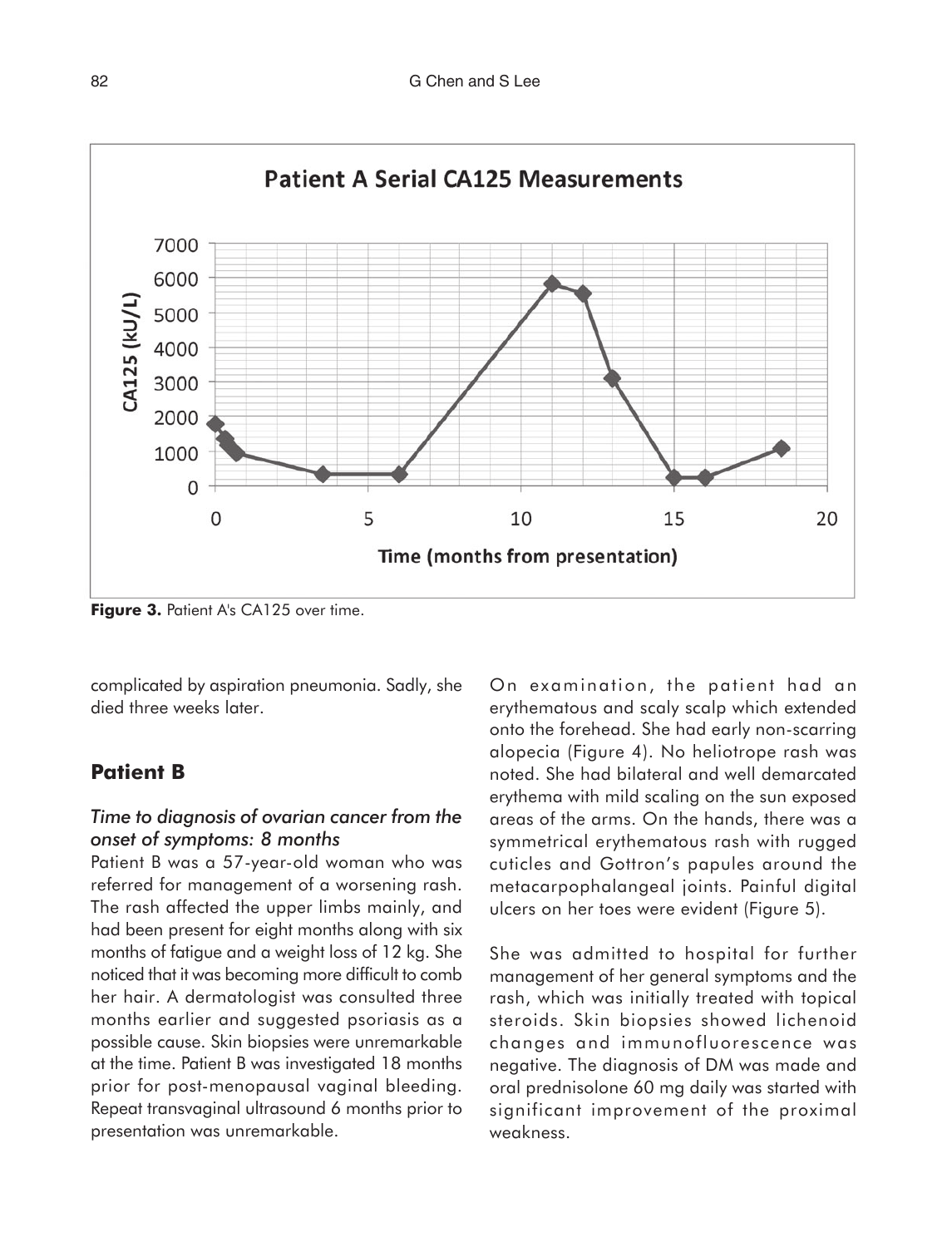![](_page_3_Picture_1.jpeg)

**Figure 4.** Erythematous and scaly scalp with nonscarring alopecia.

![](_page_3_Picture_3.jpeg)

**Figure 5.** Painful digital ulcers of the toes.

A full malignancy screen was performed. Computerised tomography (CT) of the pelvis showed a large mixed cystic and solid pelvic mass with displacement of the upper rectum and effacement of adjacent fat planes. Transvaginal ultrasound showed a large heterogeneous myometrial mass arising from the uterine fundus with invasion into the endometrial cavity and a smaller left adnexal complex cystic mass. CA125 was 2035 kU/L at the time (Figure 6). The gynaecologist felt that the pelvic lesions had a low chance of resectability and a high risk for operative complications. Fine needle aspirate showed adenocarcinoma, cytokeratin 7 (CK7) and CA125

positive, suggestive of malignancy arising from the female genital tract.

Neoadjuvant chemotherapy with paclitaxel and carboplatin was commenced and it was well tolerated. Follow-up CT after five cycles showed almost complete clearance. CA125 decreased significantly (Figure 6). However, despite moderate daily oral prednisolone (10-20 mg) throughout this period, she continued to be troubled by the ulcerating lesions on the hands and elbows which were very debilitating at times.

Unfortunately, prior to her assessment for surgery, she was readmitted to hospital critically ill and deteriorated rapidly before succumbing to aspiration and respiratory arrest. CA125 was 2209 kU/L at the time of her death (Figure 6).

# **Discussion**

The incidence of dermatomyositis is 10 per million people and the average age of diagnosis is 40. Women are twice as likely to be affected.<sup>1</sup> DM has been associated with malignancies, especially ovarian, lung, pancreatic, stomach, colorectal, non-Hodgkin lymphoma and nasopharyngeal cancers in Asians.2,3 The relative risk is highest in the first year after diagnosis and among patients older than 49.4

In Australia, ovarian cancer is the second most common gynaecological malignancy and the leading cause of death from gynaecologic malignancies.5 Seventy percent of patients have metastatic disease at the time of diagnosis.<sup>6</sup> Despite current multimodal therapy, including aggressive cytoreductive surgery and combination chemotherapy, five-year survival rates are poor.7 The lifetime risk of a woman being diagnosed with ovarian cancer by the age of 75 is approximately 1%. However, it is important to note that ovarian cancer has been recorded in up to 13% female DM patients.<sup>8</sup>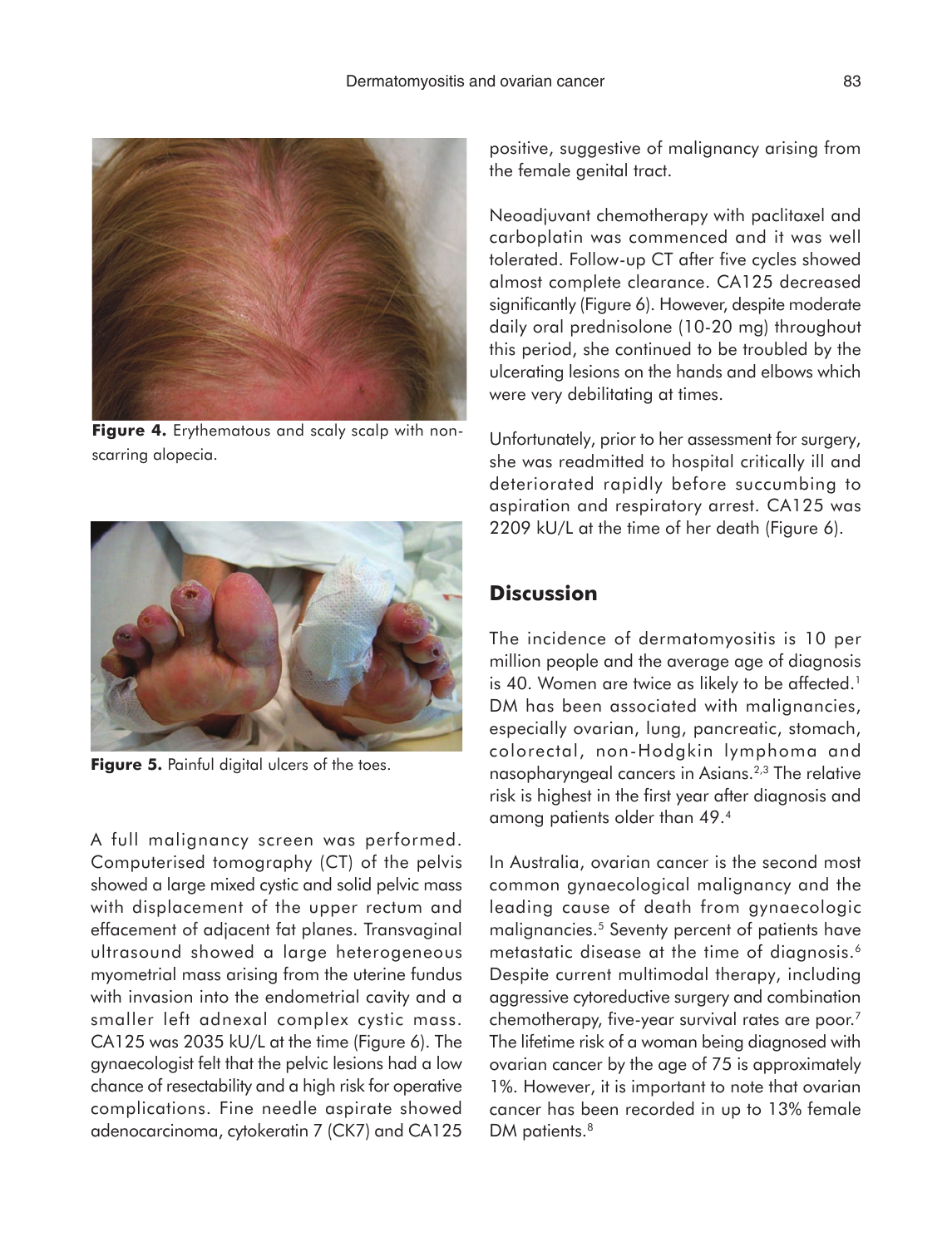![](_page_4_Figure_1.jpeg)

**Figure 6.** Patient B's CA125 over time.

The onset of DM is often insidious. It has been recognised that cutaneous lesions precede muscle disease in one third to one half of patients and myositis follows within 3-6 months in most patients.<sup>9</sup> Pathognomonic Gottron's papules occur in approximately 70% of patients and heliotrope rash in 30-60% of patients during the course of the illness.10 It is of interest that, the heliotrope sign derives its name from the vivid lavender flowers of a genus of flower plants, Heliotropium. Other manifestations include mechanic's hands, periungual telangiectasias, dysphonia and dysphagia. Not all patients have these problems. However, if they are present, they should prompt clinicians to consider skin and muscle biopsies to help with reaching a definitive diagnosis.<sup>11</sup>

Once the diagnosis of DM has been made in a mature female patient, the clinician should proceed to investigate as to the possibility of an underlying malignancy. Hill et al<sup>2</sup> suggests that in addition to routine examination and laboratory screening, CT imaging of the chest, abdomen and pelvis, ultrasound scan of the abdomen and pelvis, mammography, and gynaecological examination, are justified. CA125 was used in both of our patients for diagnosis, monitoring chemotherapy effectiveness and recurrence indication.

CA125 is a measure of epithelial antigen protein derived from coelomic epithelium. It is also raised in pancreatic cancer as well as non-malignant condition such as endometriosis, benign ovarian cysts, cirrhosis and pericarditis.<sup>12</sup> CA125 is readily available; it can be repeated at appropriate intervals and is minimally invasive. CA125 has a sensitivity of 53%-89% and specificity of 98% for the diagnosis of ovarian cancer.<sup>13</sup> Interestingly,